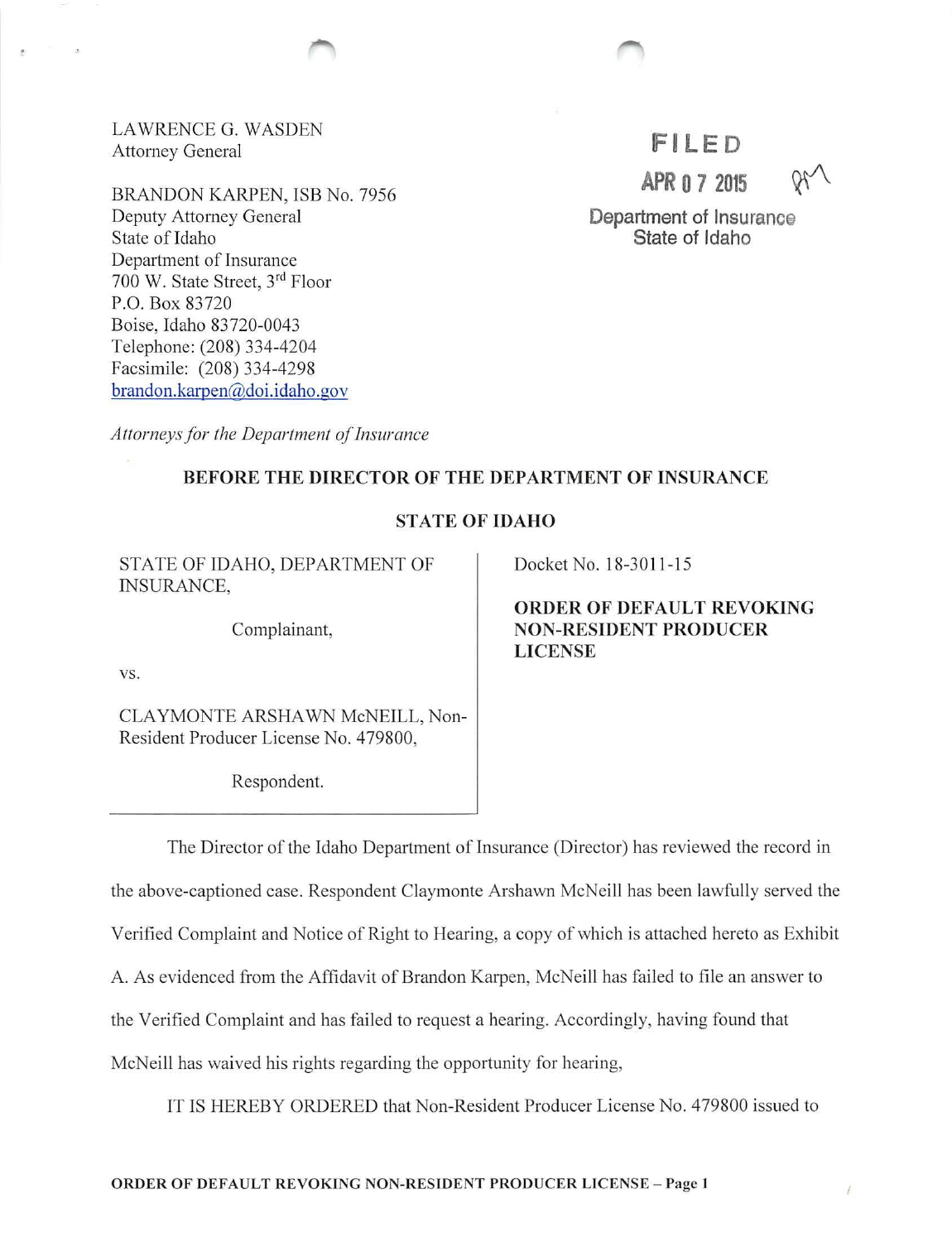Claymonte Arshawn McNeil! is hereby REVOKED. McNeill shall immediately return Non-Resident Producer License No. 479800 to the Idaho Department of Insurance, P.O. Box 83720, Boise, Idaho 83720-0043.

IT IS SO ORDERED. DATED: April  $\frac{7}{1}$ , 2015.

STATE OF IDAHO DEPARTMENT OF INSURANCE

THOMAS A. DONOVAN Acting Director

## NOTIFICATION REGARDING REPORTABLE PROCEEDINGS

This is considered a reportable administrative proceeding. As such, it is a public record and is public information that may be disclosed to other states and reported to companies of which you are actively appointed. This information will be reported to the National Association of Insurance Commissioners (NAIC) and will appear in the Idaho Department of Insurance's online searchable database. Be aware that this proceeding must be disclosed on any license application and must be reported to any and all states in which you hold an insurance license.

## NOTIFICATION OF RIGHTS

This constitutes a final order of the agency. Any party may file a motion for reconsideration of this final order within fourteen (14) days of the service date of this order. The agency will dispose of the petition for reconsideration within twenty-one (21) days of its receipt, or the petition will be considered denied by operation of law. *See* Idaho Code§ 67-5246( 4).

Pursuant to Idaho Code§§ 67-5270 and 67-5272, any party aggrieved by this final order may appeal it by filing a petition for judicial review in the district court of the county in which: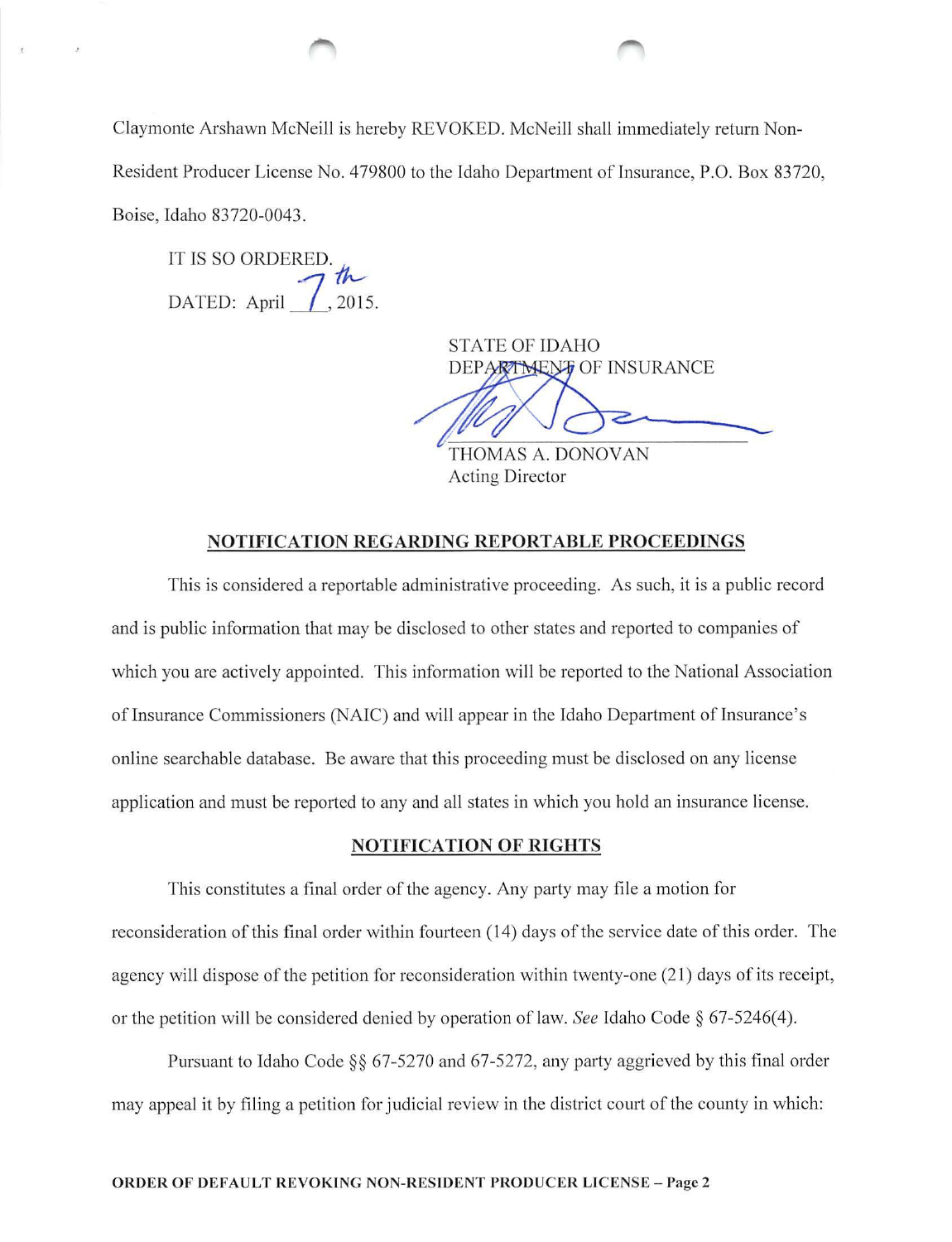(1) the hearing was held; or (2) the final agency action was taken; or (3) the aggrieved party resides or operates its principal place of business in Idaho; or (4) the real property or personal property that was the subject of the agency decision is located. An appeal must be filed within twenty-eight (28) days of: (a) the service date of this final order, or (b) an order denying a petition for reconsideration, or  $(c)$  the failure within twenty-one  $(21)$  days to grant or deny a petition for reconsideration, whichever is later. See Idaho Code§ 67-5273. The filing of a petition for judicial review to the district court does not itself stay the effectiveness or enforcement of the order under appeal.

## CERTIFICATE OF SERVICE

I HEREBY CERTIFY that I have, on this  $\mathcal{H}^{\mathcal{H}}$  day of April, 2015, caused a true and correct copy of the foregoing ORDER OF DEFAULT REVOKING NON-RESIDENT PRODUCER LICENSE to be served upon the following by the designated means:

Claymonte Arshawn McNeill 9005 Cameron Spring Rd Charlotte, NC 28214-7131

 $\bar{z}$ 

Brandon Karpen Deputy Attorney General Idaho Department of Insurance 700 W. State Street, 3rd Floor P.O. Box 83720 Boise, ID 83720-0043

- $\times$  first class mail certified mail  $\Box$  hand delivery D via facsimile
- D first class mail D certified mail  $\times$  hand delivery via facsimile

Jemila Miny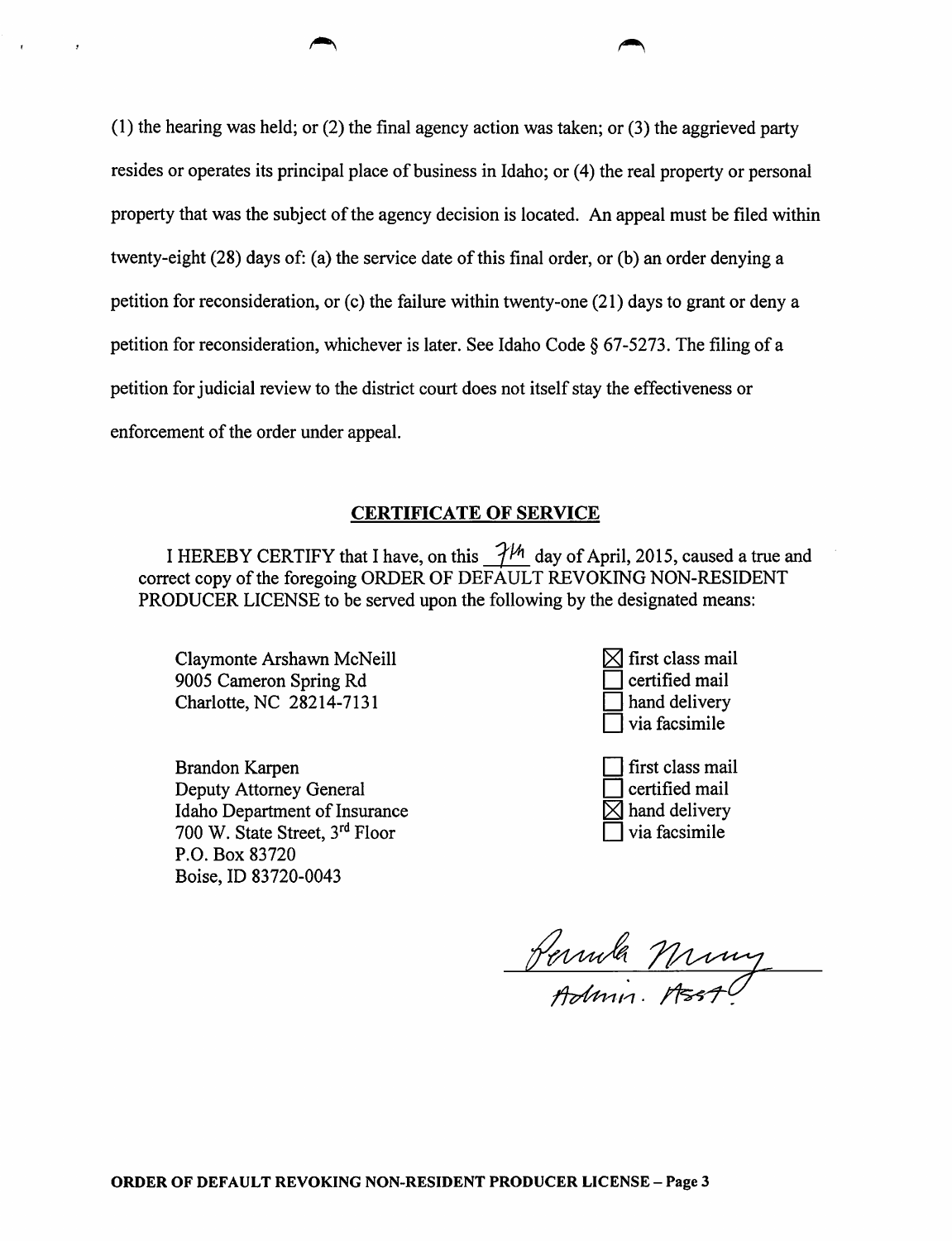LAWRENCE G. WASDEN Attorney General

BRANDON KARPEN, ISB No. 7956 Deputy Attorney General State of Idaho Department of Insurance 700 W. State Street, 3rd Floor P.O. Box 83720 Boise, Idaho 83720-0043 Telephone: (208) 334-4204 Facsimile: (208) 334-4298 brandon.karpen@doi.idaho.gov

FI LED MAR 0 9 2015 WWW

Department of Insurance State of Idaho

*Attorneys for the Department of Insurance* 

## BEFORE THE DIRECTOR OF THE DEPARTMENT OF INSURANCE

## STATE OF IDAHO

STATE OF IDAHO, DEPARTMENT OF INSURANCE,

Complainant,

vs.

CLA YMONTE ARSHA WN McNEILL, Non-Resident Producer License No. 479800,

Respondent.

Docket No. 18-3011-15

## VERIFIED COMPLAINT AND NOTICE OF RIGHT TO HEARING

The Idaho Department of Insurance ("Department") complains and allege as follows:

#### **JURISDICTION**

1. Jurisdiction in this matter is founded 'in the Idaho Insurance Code, Idaho Code

§ 41-101 *et seq.,* including Idaho Code§ 41-210, which authorizes the Director of the

Department of Insurance ("Director") to enforce the provisions of title 41 of the Idaho Code,

including those governing Respondent's activities as an insurance producer.

| <b>EXHIBIT</b>            |  |
|---------------------------|--|
| $\boldsymbol{\mathsf{A}}$ |  |

VERIFIED COMPLAINT AND NOTICE OF RIGHT TO HEARING - Page 1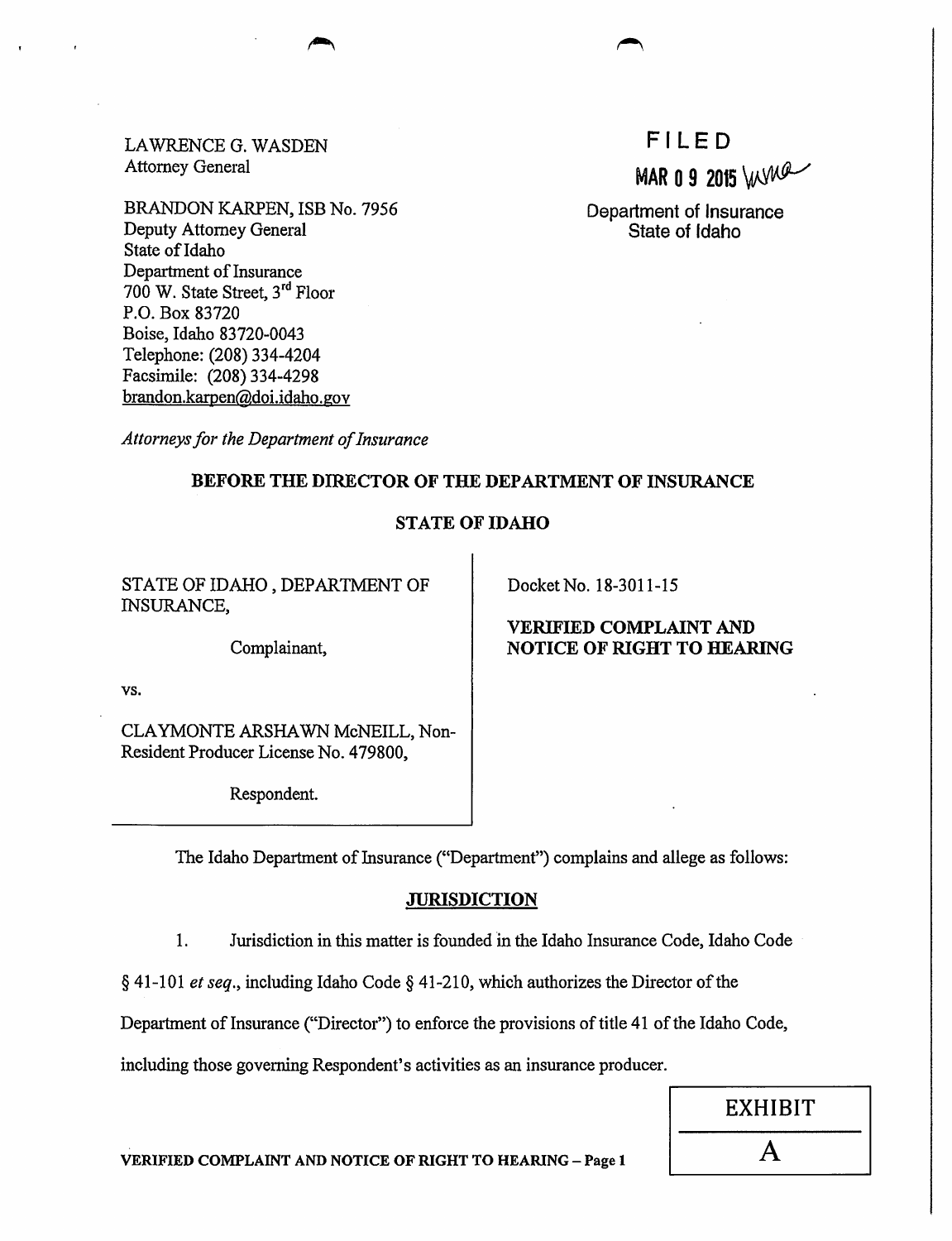2. Jurisdiction is further founded in Idaho Code § 41-213, which authorizes the Department to institute such proceedings as deemed necessary for the enforcement of any provision of the Idaho insurance code, including but not limited to license revocation and the imposition of administrative penalties.

3. This pleading also serves as notice to Respondent of his right to contest the allegations, of the requested relief, and of his right to hearing.

## CONTROLLING LAW

4. This action is brought pursuant to Idaho Code§ 41-1016(1), which defines the

causes and violations that can lead to the imposition of administrative penalties and suspension,

revocation, or refusal of an insurance license.

5. This action is brought pursuant to Idaho Code  $\S$ § 41-1016(1)(b) and (i), which

state:

## 41-1016. Administrative penalty--Suspension, revocation, refusal of license

(1) The director may impose an administrative penalty not to exceed one thousand dollars (\$1,000), for deposit in the general fund of the state of Idaho, and may suspend for not more than twelve (12) months or may revoke or refuse to issue or continue any license issued under this chapter, chapter 27, title 41, Idaho Code (title insurance), chapter 11, title 41, Idaho Code (adjusters), or chapter 12, title 41, Idaho Code (surplus lines brokers), if the director finds that as to the licensee or applicant any one (1) or more of the following causes or violations exist:

 $\ddotsc$ 

 $\ddotsc$ 

(b) Violating any provision of title 41, Idaho Code, department rule, subpoena or order of the director ...

(i) Having an insurance license denied, suspended or revoked in any other state, province, district or territory[.]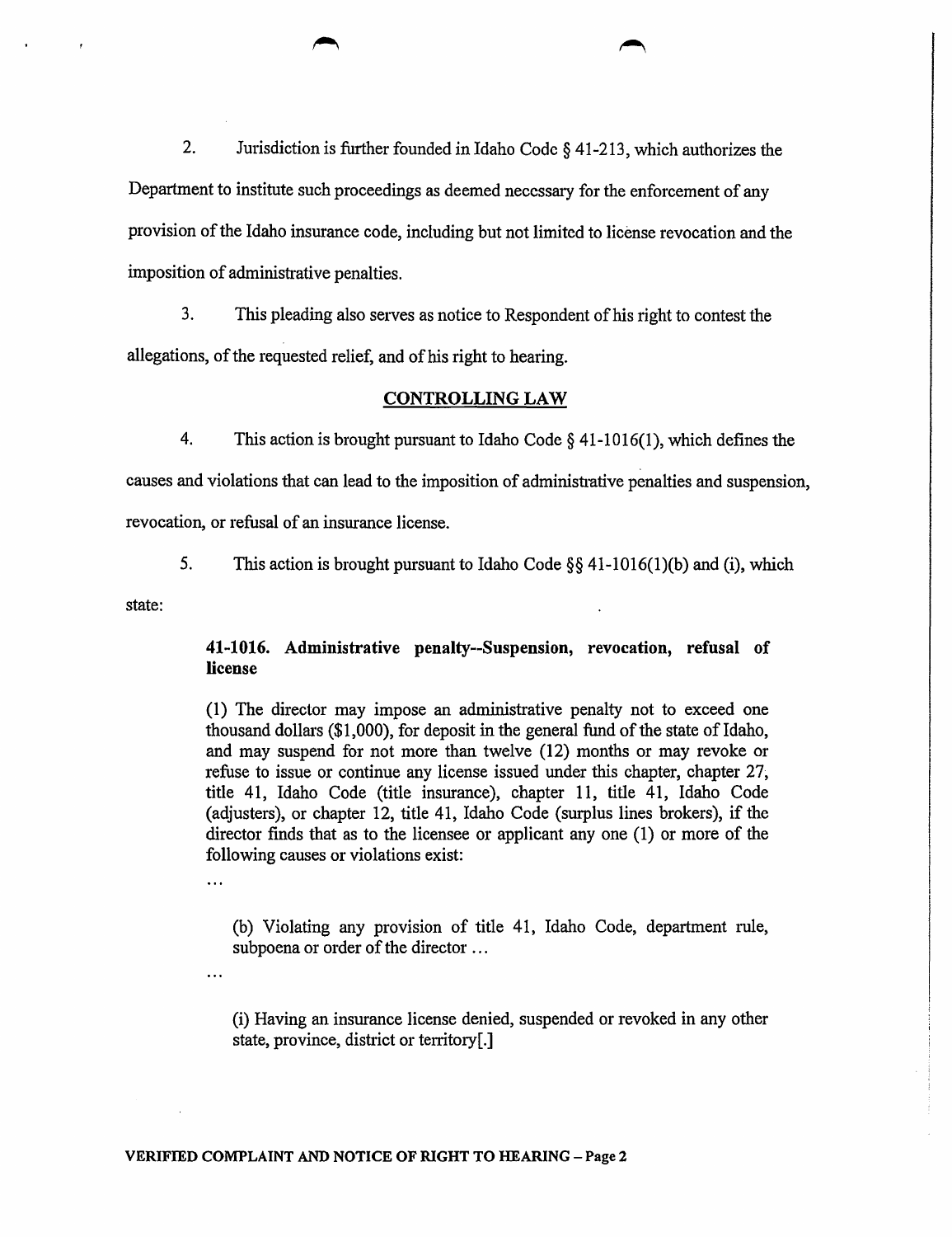#### RESPONDENT

6. Claymonte Arshawn McNeill is a North Carolina-licensed resident insurance producer, currently holding Idaho Non-resident Insurance-Producer License No. 479800. The license was issued on March 18, 2014, and expires July 31, 2016. Department records reflect that McNeill is also actively licensed in Alaska, Alabama, Arizona, Connecticut, Delaware, Georgia, Indiana, Louisiana, Maine, Minnesota, Mississippi, Montana, New Hampshire, Nevada, Oklahoma, Oregon, Rhode Island, South Carolina, Utah, Vermont, West Virginia, and Wyoming.

7. Between October 2012 and November 2013, McNeill worked as a claim representative for State Fann Insurance Company in North Carolina.

#### FACTUAL ALLEGATIONS

8. On or about September 11, 2014, McNeill was arrested and charged with embezzlement and obtaining property by false pretense for allegedly issuing thirteen unauthorized claim drafts totaling nearly \$70,000.00 to his spouse.

9. On information and belief, the initial pretrial hearing in that matter was held on or about September 11, 2014.

10. McNeill has not reported this criminal proceeding to the Department.

11. On or about September 23, 2014, the Washington State Insurance Commissioner entered an order revoking McNeill's Washington insurance license effective October 8, 2014. McNeill has not reported this administrative action to the Department.

12. On or about October 15, 2014, the Commonwealth of Kentucky Insurance Commissioner revoked McNeill's Kentucky insurance license. McNeill has not reported this administrative action to the Department.

#### VERIFIED COMPLAINT AND NOTICE OF RIGHT TO HEARING - Page 3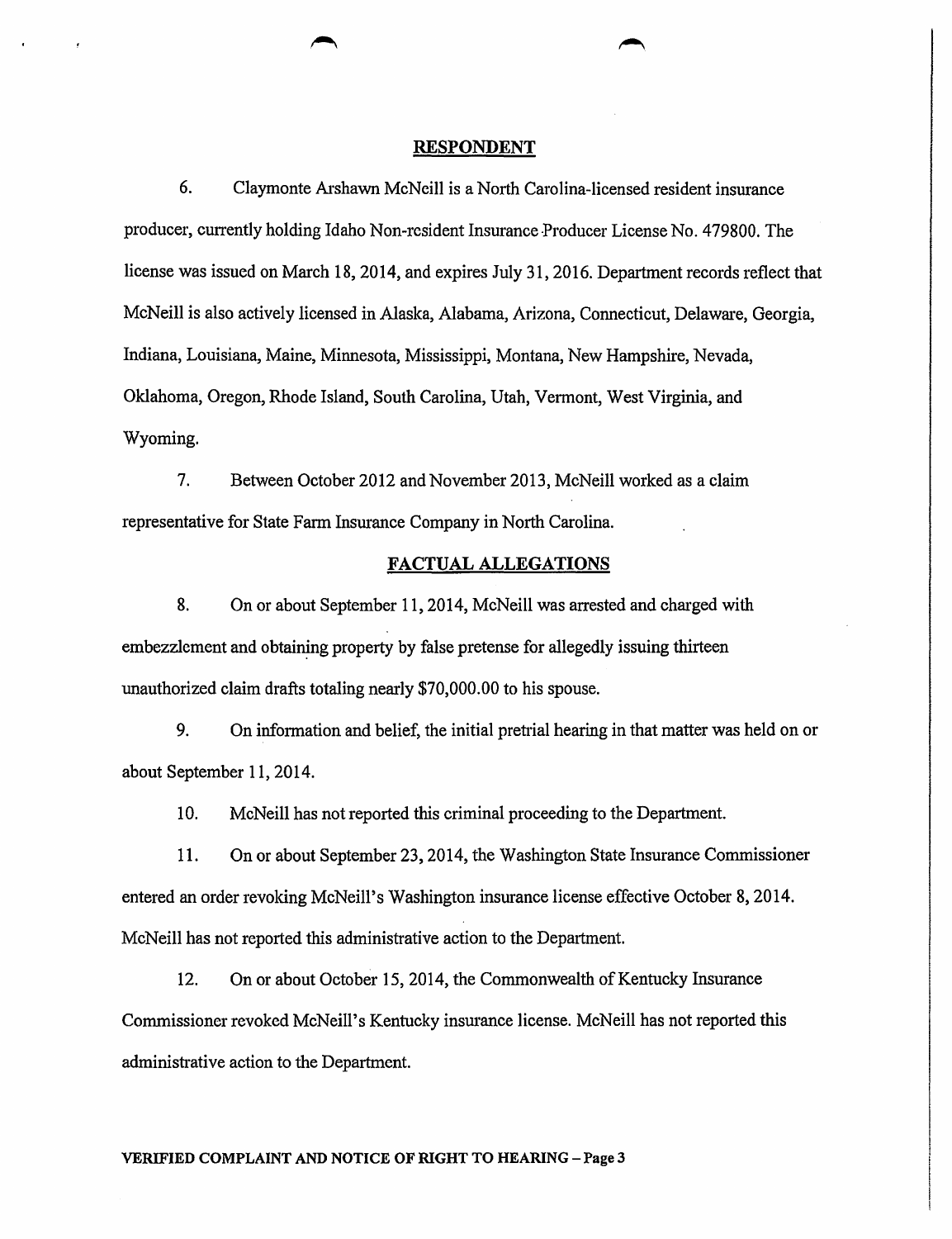#### ·COUNT ONE: VIOLATION OF IDAHO CODE§ 41-1016(1)(i)

13. Paragraphs 1 through 12 are re-alleged as if set forth in full.

14. Idaho Code§ 41-1016(1)(i) permits the Department to seek an order that suspends or revokes the license of any producer who has had "an insurance license denied, suspended or revoked in any other state, province, district or territory."

15. Based on the revocation of McNeill's insurance licenses in Washington and Kentucky, the Department has cause and is entitled to an order revoking McNeill's Idaho nonresident insurance producer license, pursuant to Idaho Code  $\S$  41-1016(1)(i).

#### COUNT TWO: VIOLATION OF IDAHO CODE § 41-1021(1)

16. Paragraphs 1 through 15 are re-alleged as if set forth in full.

17. Idaho Code § 41-1016(1)(b) permits the Department to seek an order that suspends or revokes the license of any producer who has "violated" any provision of title 41, Idaho Code."

18. Idaho Code § 41-1021(1) requires that a producer report to the Department's Director "any administrative action taken against the producer in another jurisdiction [...] within thirty (30) days of the final disposition of the matter."

19. McNeill's failure to report the administrative actions taken against him by the insurance commissioners of Washington and Kentucky constitute violations of Idaho Code § 41- 1021(1). Therefore, the Department has cause and is entitled to an order revoking McNeill's Idaho non-resident insurance producer license, pursuant to Idaho Code§ 41-1016(1)(b).

#### COUNT THREE: VIOLATION OF IDAHO CODE§ 41-1021(2)

20. Paragraphs 1 through 19 arc re-alleged as if set forth in full.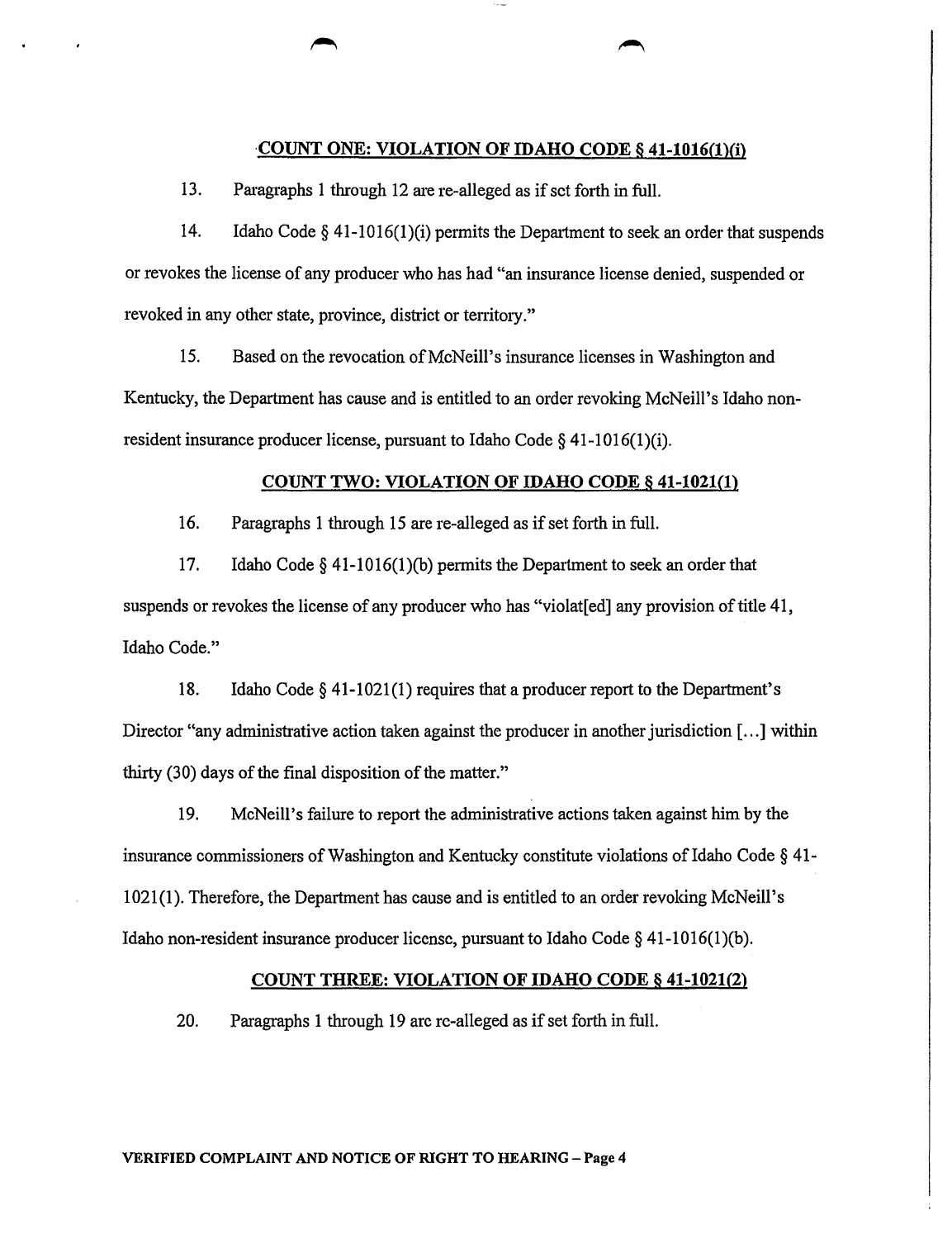21. Idaho Code  $\S$  41-1021(2) requires that a producer report to the Department's Director "[w]ithin thirty (30) days of the initial pretrial hearing date [...] any criminal prosecution of the producer taken in any jurisdiction."

22. McNeill's failure to report the criminal prosecution against him, as described in paragraphs 3-5, constitutes a violation of Idaho Code  $\S$  41-1021(2). Therefore, the Department has cause and is entitled to an order revoking McNeill's Idaho non-resident insurance producer license, pursuant to Idaho Code  $\S$  41-1016(1)(b).

#### REQUEST FOR RELIEF

Therefore, based upon the foregoing facts and allegations, unless the Department receives a written objection from Respondent, including the basis for the objection and a demand for hearing, within 21 days following service of this verified complaint and notice, the Department intends to submit a proposed order to the Director whereby the Director shall revoke Respondent's non-resident insurance producer license.

#### NOTICE OF RIGHT TO A HEARING

Pursuant to Idaho Code § 41-232A, Respondent has the right to a hearing on this matter. In order to exercise this right, a written request for a hearing must be filed and served upon the Department within 21 days after service of this Complaint. Failure to file and serve a written request for a hearing upon the Department within the 21-day time period shall be deemed a waiver of the opportunity for a hearing and to contest the allegations in the Complaint, pursuant to Idaho Code § 41-232A(2).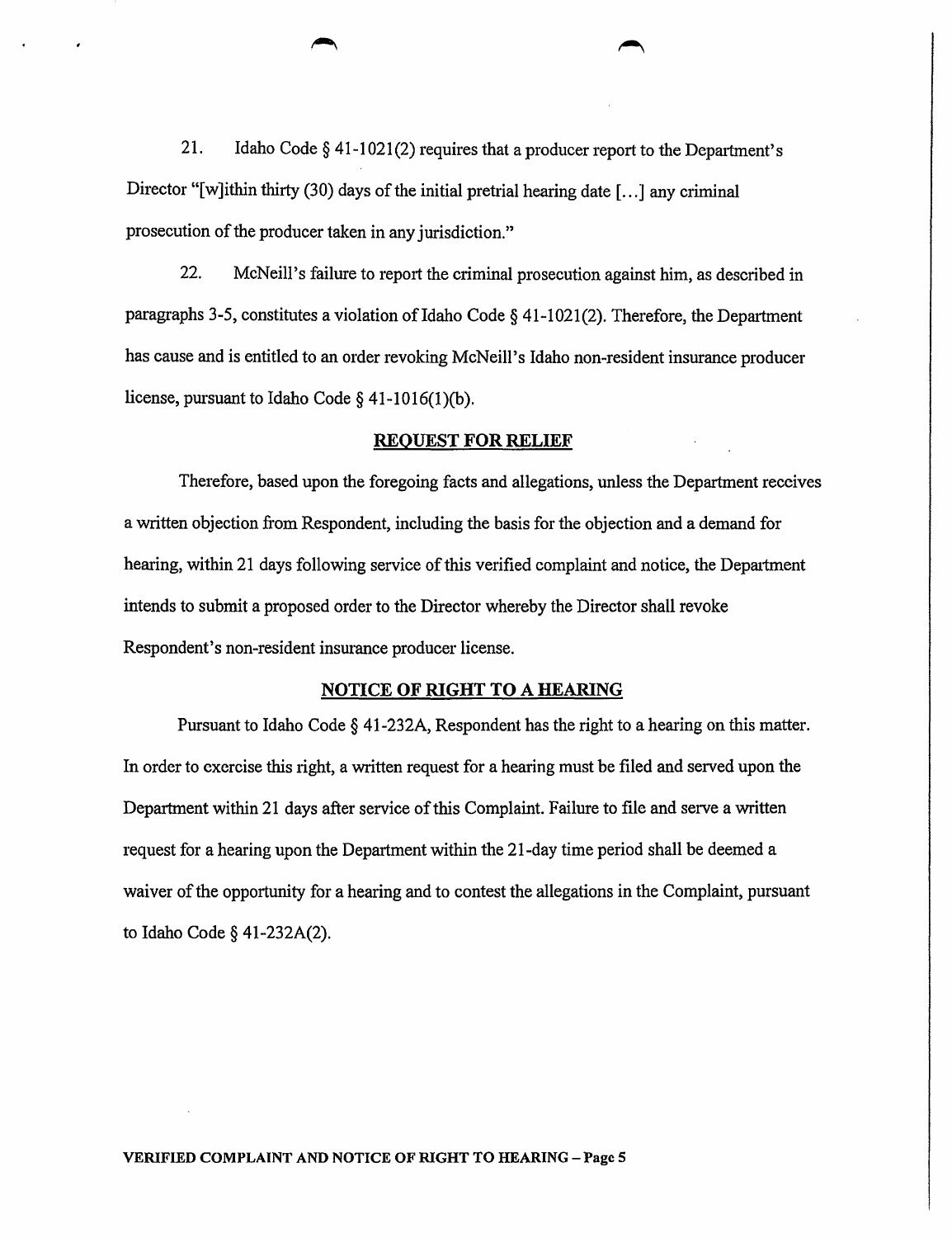Any written request for a hearing shall be served on the Director of the Idaho Department of Insurance, addressed as follows:

Director Idaho Department of Insurance P.O. Box 83720 Boise, ID 83720-0043

A copy shall also be provided to the Department's counsel in this matter, Brandon Karpen, Deputy Attorney General, at the following address:

Brandon Karpen Deputy Attorney General Idaho Department of Insurance P.O. Box 83720 Boise, ID 83720-0043

In lieu of a hearing, this matter may be resolved by negotiation, stipulation, agreed

settlement, or consent order, pursuant to Idaho Code § 67-5241. Should you wish to discuss these

options, please contact the undersigned deputy attorney general. If Respondent fails to submit a

timely written response to the allegations within 21 days of the service of this complaint, a final

order will be entered imposing the relief described above.

DATED this  $7r^2$  day of March, 2015.

OFFICE OF THE ATTORNEY GENERAL

**BRANDON KARPEN** Deputy Attorney General Attorney for the Department of Insurance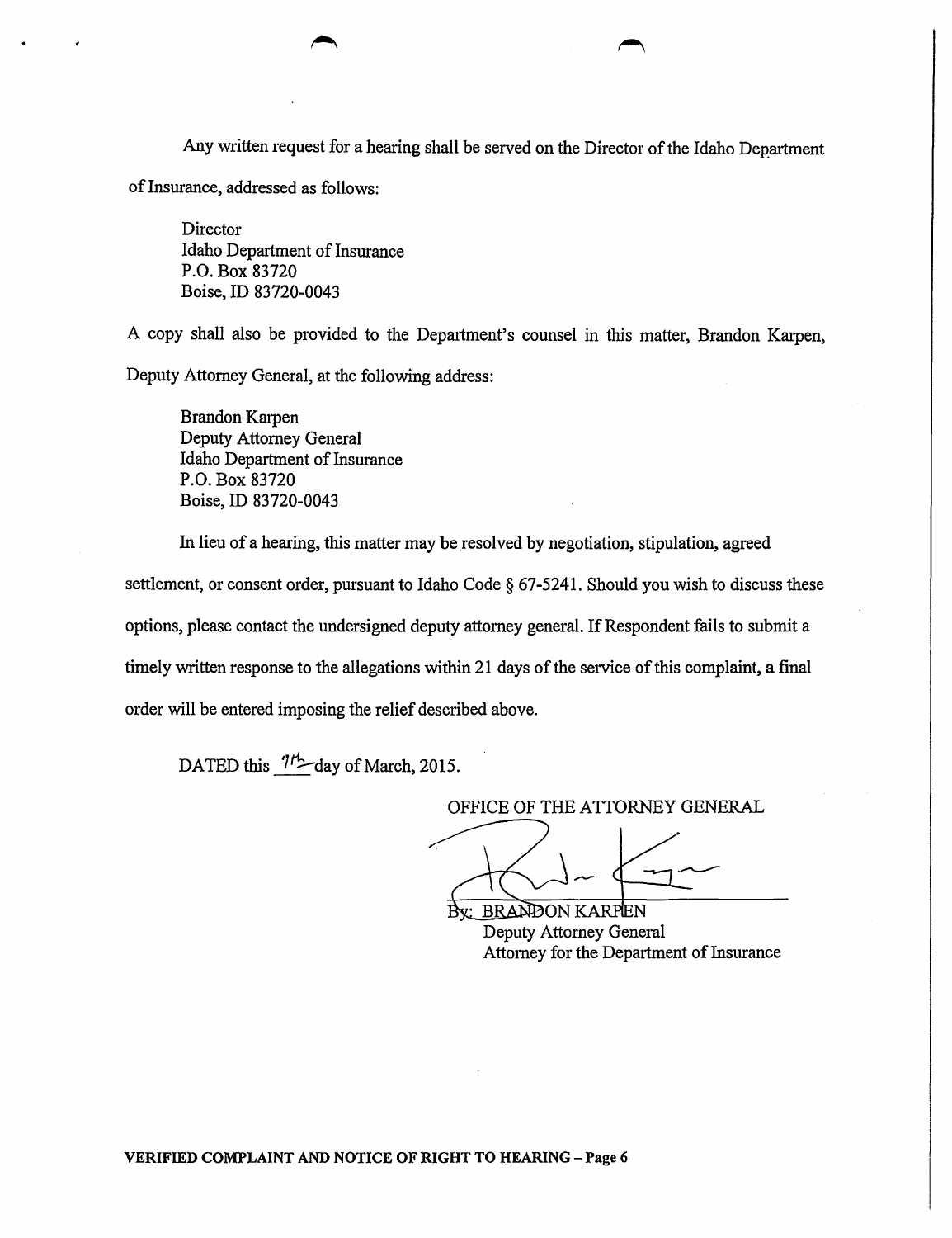## VERIFICATION

STATEOFIDAHO ) : SS. County of Ada (b)

Georgia Siehl, Company Activities Bureau Chief for the Idaho Department of Insurance, being first duly sworn, deposes and says:

I have read the foregoing Complaint and know the contents thereof, and the same are true to the best of my knowledge and belief and based on the records of the Department.

DATED this  $\frac{Q \mu h}{L}$  day of March, 2015.

~ll-~ *b* ~JJ

Georgia Siehl

SUBSCRIBED AND SWORN to before me this  $\frac{Q}{Z}$  day of March, 2015.



Notary Public for Idaho My commission expires on

VERIFIED COMPLAINT AND NOTICE OF RIGHT TO HEARING - Page 7